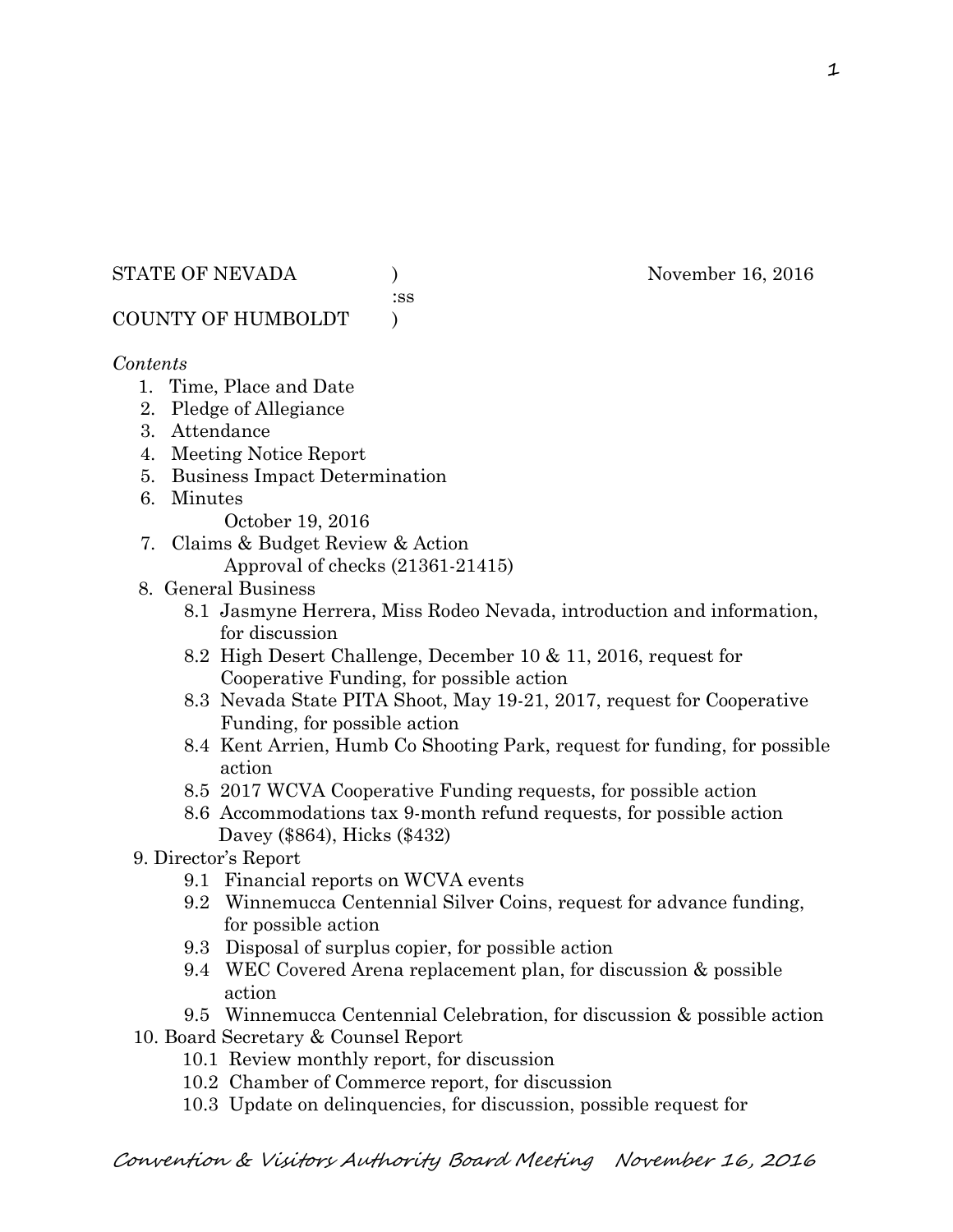authorization of disclosure of confidential information of one or more licensees & possible action

- 10.4 Possible update on Intersection Beautification, Winnemucca Recreation project, Winnemucca Arts Center & Visitor Center, Events Complex riding arena, for discussion & possible action
- 10.5 Annual report on Tax on lodging revenues by jurisdiction, for information and discussion
- 10.6 2016 Run-A-Mucca lottery report, for review & action
- 10.7 2017 Run-A-Mucca lottery gaming license application, for review & action
- 10.8 Annual counsel's rep letter for audit purposes, for discussion
- 11. Board Administrator
	- 11.1 October Financial reports
	- 11.2 Room tax audit report
- 12. Other Reports
- 13. Next Meeting Date
- 14. Adjournment

## **MINUTES, NOVEMBER 16, 2016**

- **1. Time, Place and Date.** The Winnemucca Convention and Visitors Authority met in regular session in full conformity with the law at the Winnemucca Convention Center, West Hall, Winnemucca, Nevada at 4:00 pm on Wednesday, November 16, 2016 with Chairman Terry Boyle presiding.
- **2. Pledge of Allegiance.**
- **3. Attendance.** *Convention and Visitors Authority Board Officials Present:*

| Terry Boyle     | Chairman and Motel Representative      |
|-----------------|----------------------------------------|
| Herb Ross       | Vice Chairman and Hotel Representative |
| Jim Billingsley | Treasurer and City Representative      |
| John Arant      | Business Representative                |
| Bill Macdonald  | Secretary and Counsel                  |
| Kendall Swensen | <b>Board Administrator</b>             |
|                 |                                        |
|                 |                                        |

*Convention and Visitors Authority Board Officials Absent:*  Ron Cerri County Representative

| <b>Staff Members Present:</b> |                      |
|-------------------------------|----------------------|
| Kim Petersen                  | Director             |
| <b>Shelly Noble</b>           | Administrative Clerk |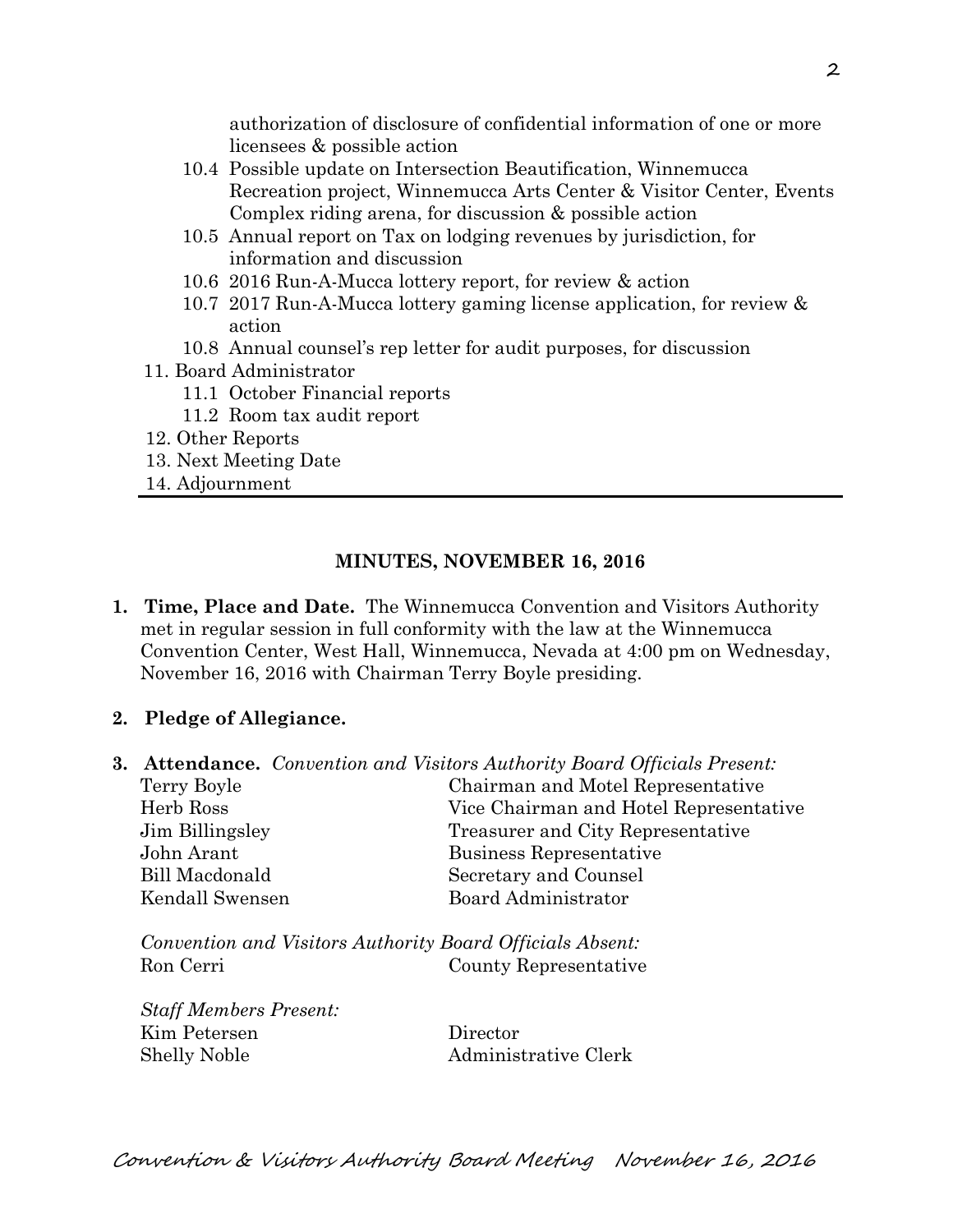*Staff Members Absent:*  None

| <i>Others Present:</i> |                       |
|------------------------|-----------------------|
| Brenda Heintz          | Shooting the West     |
| Roberta Rothwell       | Shooting the West     |
| Todd DeLong            | Wmca Trap Club        |
| Tammy Mariluch         | Wmca Trap Club        |
| Ben Garrett            | Wmca Trap Club        |
| Kent Arrien            | Humb Co Shooting Park |

### **4. Meeting Notice Report.**

Chairman Boyle reported that notice, including meeting agenda, was posted by Shelly Noble by 9:00 am Friday, November 10, 2016 at Humboldt County Library, Court House, Post Office, City Hall and Convention Center West Hall. No persons have requested mailed notice during the past six months.

**5. Business Impact Determination.** After review of the November 16, 2016 agenda, and report by Counsel that he saw nothing in the Agenda requiring a business economic impact study or statement, *Jim Billingsley made a motion that no proposed agenda item is likely to impose a direct and significant economic burden on a business or directly restrict formation, operation, or expansion of a business. The motion carried, 4-0.* 

### **6. Minutes.**

Prior meeting minutes of October 19, 2016. *Jim Billingsley made a motion to accept the minutes of the October 19, 2016 meeting. Motion carried, 4-0.* 

**7. Claims.** The following claims were submitted for payment and approved on November 16, 2016:

| BANK ACCOUNT      | <b>CHECK NUMBERS</b> | AMOUNT       |
|-------------------|----------------------|--------------|
| Nevada State Bank | 21361-21415          | \$164,554.63 |

*John Arant made a motion to approve all claims as submitted. The motion carried, 4-0.* 

## **8. General Business.**

# **8.1 Jasmyne Herrera, Miss Rodeo Nevada, introduction and information, for discussion**

Ms. Herrera did not attend this meeting.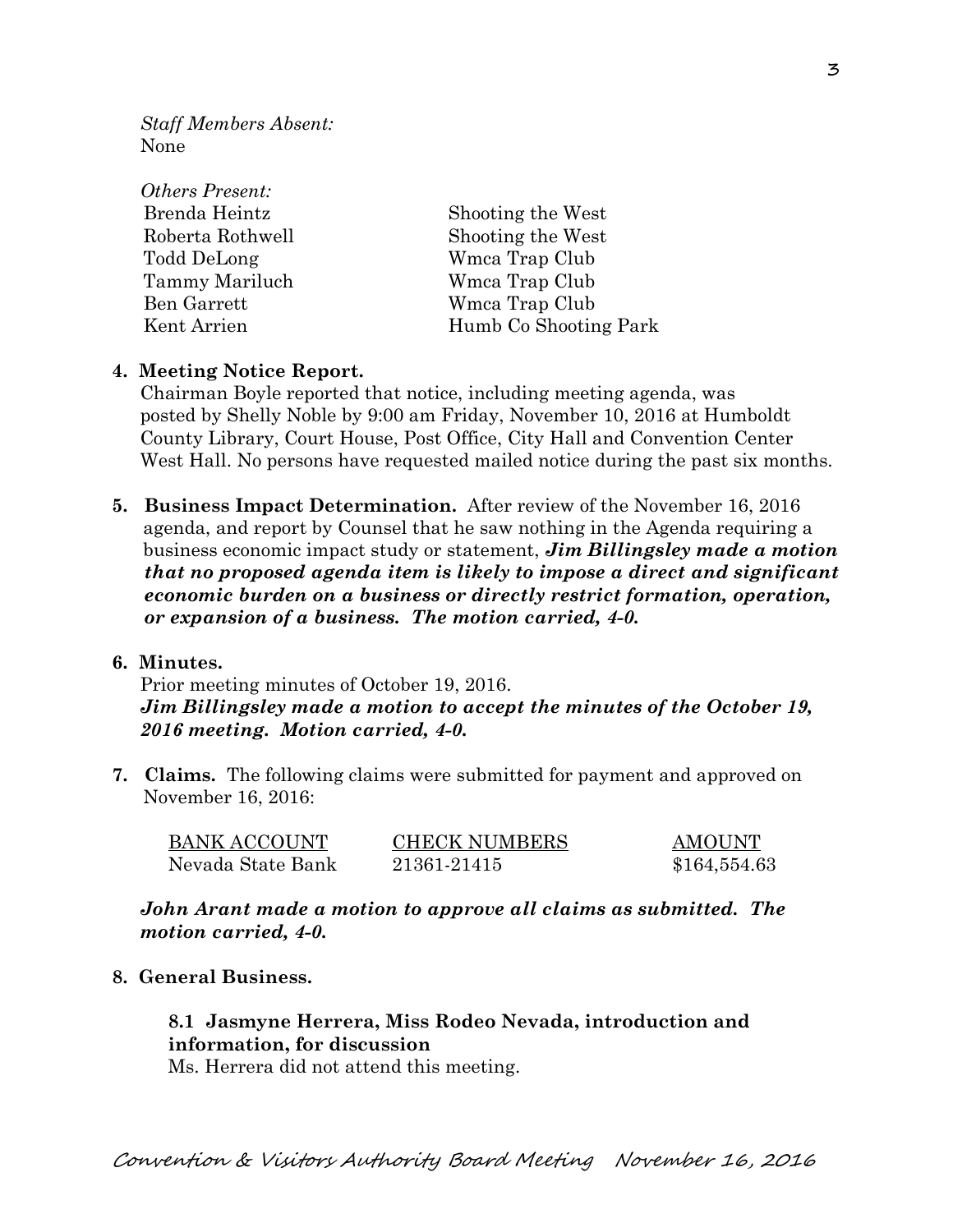## **8.2 High Desert Challenge, December 10 & 11, 2016, request for Cooperative Funding, for possible action**

This is an annual youth wrestling event held at the Winnemucca Events Complex. It started as a weekend tournament that was held in February but now is held in conjunction with the Cody Louk Invitational High School Wrestling Tournament in December. This request is for one day's facility fee for the Event Center and kitchen. The board agreed that these athletic events are good events that they want to continue to support. *John Arant made a motion to approve a \$950 grant for the High Desert Challenge youth wrestling tournament to be held in December. Motion carried, 4-0.* 

## **8.3 Nevada State PITA Shoot, May 19-21, 2017, request for Cooperative Funding, for possible action**

Tammy Mariluch, Ben Garrett and Todd DeLong are members of the Winnemucca Trap Club. They were successful in securing the 2017 Nevada State PITA (Pacific International Trapshooting Association) Shoot here in May and are requesting a grant along with the use of WCVA equipment to be used at the trap club throughout the weekend. They expect 130 participants (the maximum they can accommodate at this time) from the western U S and Canada, including up to 12 local participants. There will also be spectators who travel with the participants and they are all expected to stay in Winnemucca from Thursday until Monday. There are a lot of activities that will take place at the trap club, which is why they are making this request. They will be renting tents and other items and need seating, etc. for everyone involved. If this goes as well as they expect it to, the event could return to Winnemucca every 3 years or so. *John Arant made a motion to approve a \$5,000 grant along with the use of the following pieces of WCVA equipment:* 

- *Tables and chairs*
- *Sound system*
- *Power cords and boxes*
- *Shower/restroom trailer*

*These will be used at the Nevada State PITA Shoot to be held May 19- 21, 2017 at the Winnemucca Trap Range. Motion carried, 4-0.* 

# **8.4 Kent Arrien, Humb Co Shooting Park, request for funding, for possible action**

The WCVA received a letter from Kent regarding his desire to complete the ADA access project, primarily at the Archery Range, at the Humb Co Shooting Park. In his letter, Kent estimates that \$3,500 in materials is necessary for this portion of the project. He is here tonight to let the board know that even though the letter was not real clear, he does not expect the WCVA (or any organization) to fund this entire amount. He is just requesting assistance from various entities to make these improvements.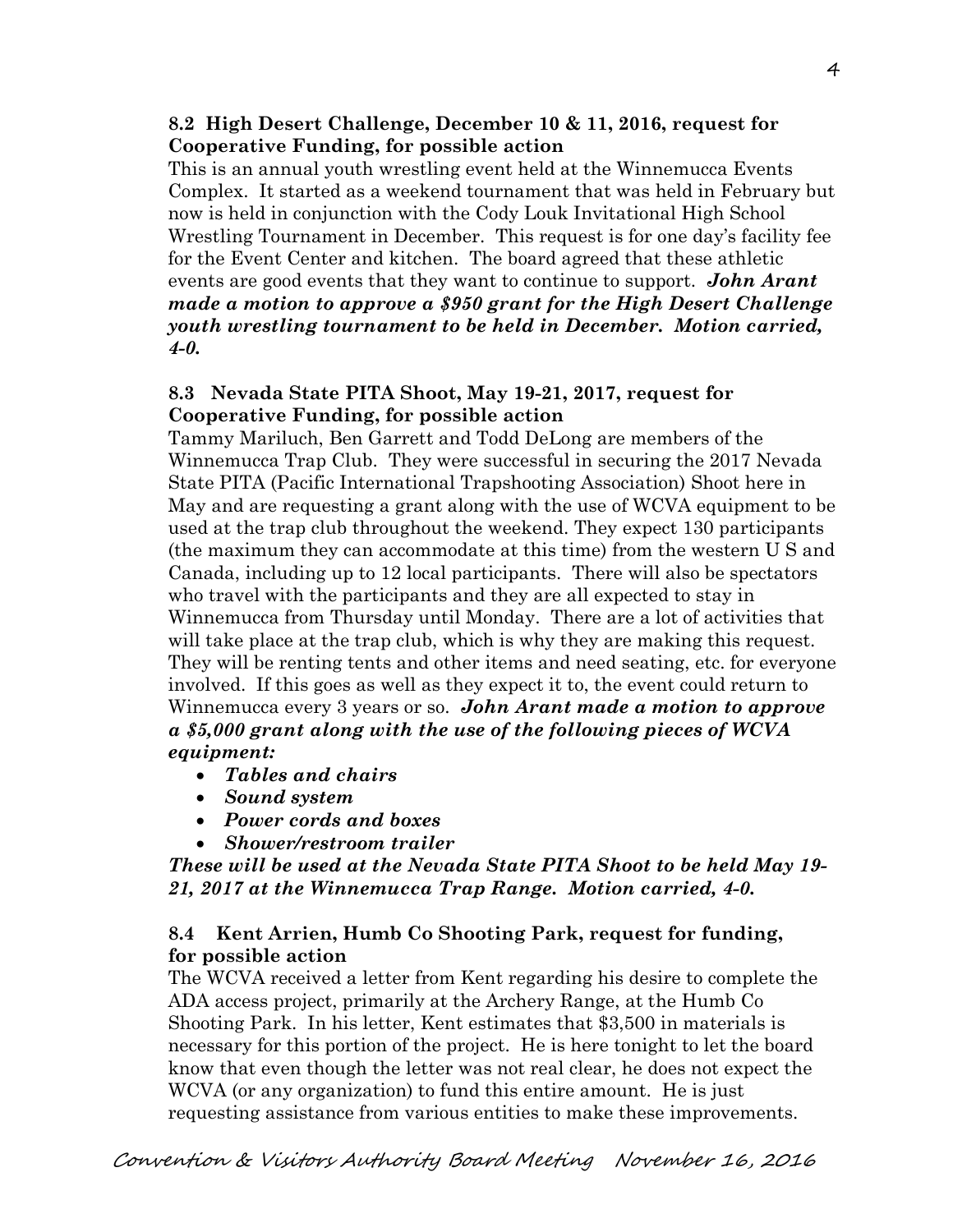The county has agreed to provide "in-kind" services. Other groups and individuals have expressed their interest but have not committed specific amounts. *Jim Billingsley made a motion to approve a \$1,000 grant to the Humb Co Shooting Park to be used in the completion of the ADA accessibility at their facility. Motion carried, 4-0.* 

#### **8.5 2017 WCVA Cooperative Funding requests, for possible action**

To date, we have only received 13 funding requests for 2017. All events that received funding in 2016 were mailed the funding form and asked to have it completed and returned to the Convention Center by November 8. Copies of the completed request forms we received and other event information were included in the board packets. Kim has made his recommendations and these are on a spreadsheet that board members were given today. Most of the requests are similar to previous years. Representatives from Shooting the West are present tonight to participate in the discussion for their event.

 Shooting the West Committee representatives Brenda Heintz and Roberta Rothwell, Shooting the West Photography Symposium, March 6-12, 2017

Brenda showed the board a time-lapse video taken in and around Winnemucca during the 2016 event. It was a lot of fun to watch. This event has, traditionally, been held in March but over the years there have been issues with the availability of motel rooms when the youth wrestling tournament was in town at the same time. For this reason, a couple of years ago Brenda planned the 2016 event to take place in April. This did not work well for a lot of people and they are returning to their March dates next year which should be no problem since the wrestling tournament is no longer being held here that month. Brenda presented a check to the board in the amount of \$2,500, which is half of the underwriting they were awarded for this year's event. Due to decreased attendance at the event she was not able to return the entire amount at this time. She hopes to return the remaining \$2,500 in the upcoming months. For the 2017 event, Brenda and the committee are requesting a facility grant for the use of the Mackie/East Hall and the West Hall in the amount of \$7,000. No cash request was made. Brenda is confident that they will be able to produce a successful event without any funding from the WCVA other than the use of the facility. Kim asked about incorporating Winnemucca's 100th Anniversary into their program for 2017 and Brenda agreed to work to do this. Brenda also announced to the board her intention to "retire" from Shooting the West after the 2018 event, which will be its 30<sup>th</sup> anniversary. She agreed that the word "retire" may not be totally accurate since her position is not a paid one, but she will no longer coordinate the event and the STW board will, most likely, discontinue their work with the event at the same time. WCVA board members complimented her work to get this event to its current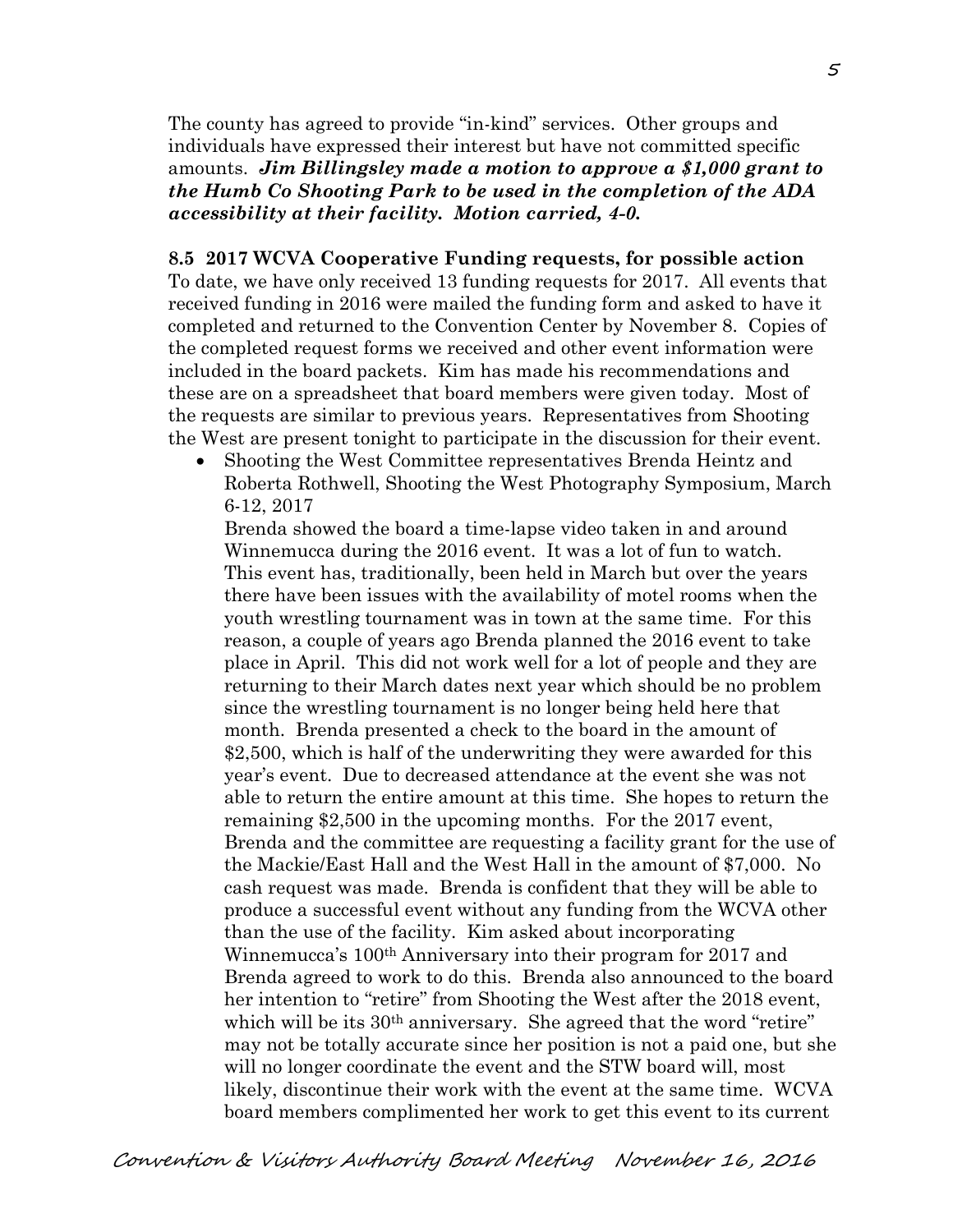level of profitability and were sorry to hear that she will be leaving after 2018. Brenda said she would be willing to work with a replacement if anyone has a suggestion for someone who may be interested. *Jim Billingsley made a motion approving a Mackie/East Hall and West Hall facility grant in the amount of \$7,000 for the 2017 Shooting the West Photography Symposium, March 6-12, 2017. Motion carried, 4-0.* 

The remaining requests were discussed. Kim had concerns on a couple of the requests so these were not awarded at this time. These were:

- Cow Country Classic, July 20-23, 2017, request for \$10,000 grant. Kim would like to speak with Conrad Stitser, the producer, about his attempts to "grow" this event before a funding decision is made.
- Wmca Goldrush Softball Tournament, date tbd, request for \$7,000 grant.

Since their association doesn't set its summer tournament dates until January, they will not know if they have a summer tournament as part of a series of tournaments, or if they will be awarded the state tournament again. The level of last year's award was based on it being the state tournament and since it's unlikely that they will be awarded that tournament again, this board would like to postpone a funding decision until February and request that a representative from their organization attend that meeting. Also, they did not include a current bank statement with their back up materials, which this board requires.

#### *Jim Billingsley made a motion to approve the 2017 WCVA Cooperative Funding recommendations made by Director Kim Petersen as presented. Approvals as follows:*

| presentea. Approvats as joitows:               |          |          |
|------------------------------------------------|----------|----------|
| 777 Barrel Racing, Hairy Horse Race            | \$3,000  | G        |
|                                                | \$2,000  | $\bm{U}$ |
|                                                | \$2,400  | Fac      |
| 777 Barrel Racing, Play Day                    | \$1,000  | G        |
| <b>Chamber of Commerce, Visitor Center</b>     | \$15,000 | G        |
| Labor Day Bulls & Broncs Rodeo                 | \$15,000 | $\bm{U}$ |
| Winnemucca Wheels                              | \$5,000  | $\bm{U}$ |
| <b>Run-A-Mucca Motorcycle Rally</b>            | \$50,000 | U        |
| <b>Tri-County Fair</b>                         | \$2,500  | G        |
| Humb Co High School Rodeo                      | \$5,000  | G        |
| Winnemucca Balloon Festival                    | \$1,500  | G        |
| <b>Nev Christian Motorcyclists State Rally</b> | \$1,250  | G        |
| <b>Superior Livestock Auction</b>              | \$15,000 | G        |
| Motion carried, 4-0.                           |          |          |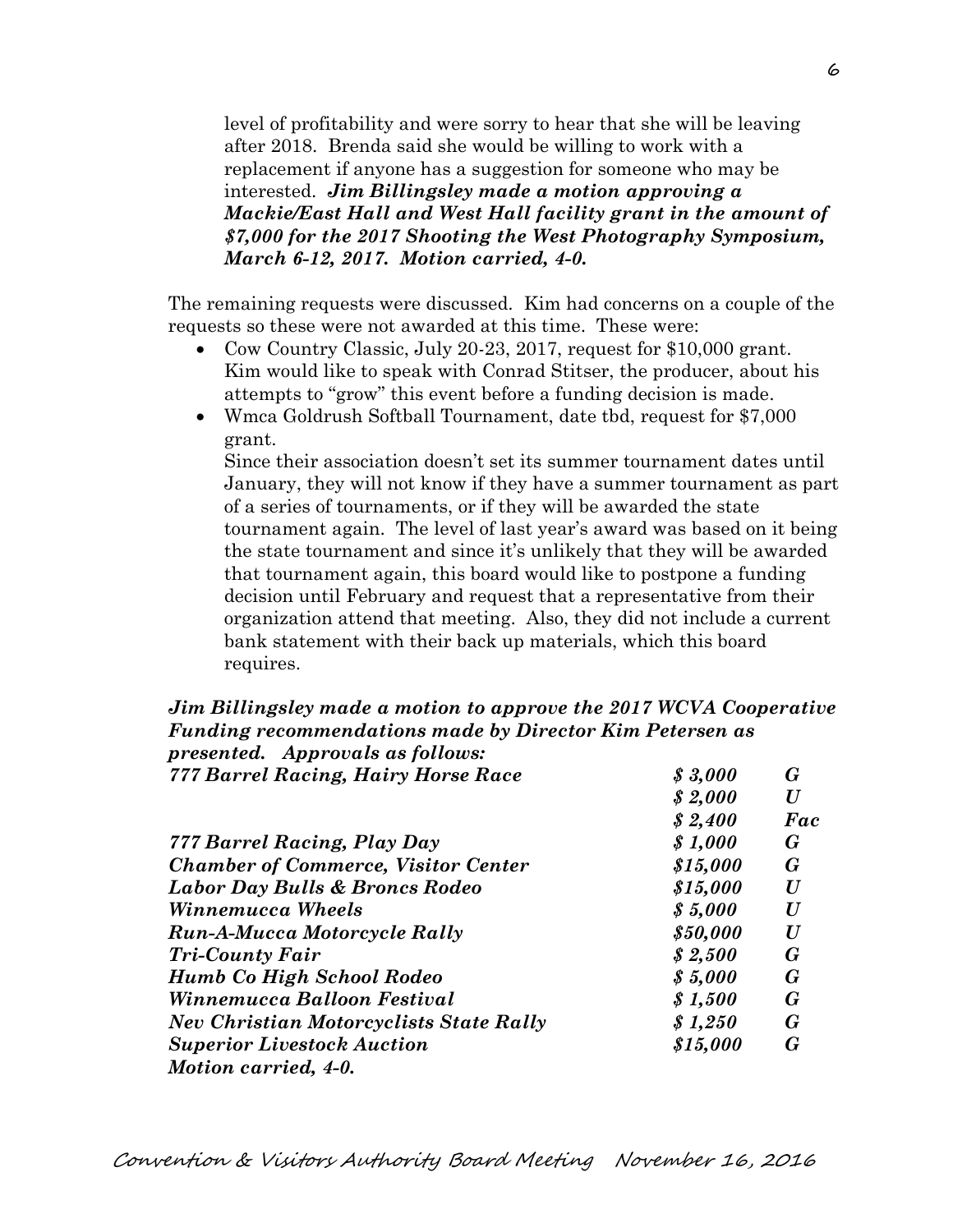**8.6 Accommodations tax 9-month refund requests, for possible action, Davey (\$864), Hicks (\$432)** 

*Terry Boyle made a motion to approve the accommodation tax 9-month refunds for Charles Davey (\$864) and Randy Hicks (\$432). Motion carried, 4-0.*

# **9. Director's Report.**

## **9.1 Financial reports on WCVA events**

The bank reconciliations for the Ranch Hand Rodeo and Tri-County Fair were included in the board packets for review.

# **9.2 Winnemucca Centennial Silver Coins, request for advance funding, for possible action**

At last month's meeting, board members asked Kim to check with the city about their plans for centennial coins to make sure that they are not going to produce silver commemorative coins before the WCVA proceeds with this project. Kim stated tonight that he spoke with Steve West and that the city does not plan to produce a silver coin for the centennial so he would like to proceed with getting these produced. Kim still has the two quotes he presented to this board last month and would like approval for the production of 500 coins at an estimated cost of \$13,000. They will be sold at outlets around town so the funding will be recovered. *John Arant made a motion to approve up to \$14,000 for the production of 500 Winnemucca 100th commemorative coins. Motion carried, 4-0.*

# **9.3 Disposal of surplus copier, for possible action**

Recently, WCVA entered into a lease for a new office copier. The old one still copies ok but some of the features we require for posters and booklets aren't working correctly. The new machine was installed a few weeks ago but we still have the old copier, which we own outright. Kim is asking for approval to see if he can find a new home for it, possibly with a non-profit or other organization around town. The only drawback is that it's quite large. *Jim Billingsley made a motion authorizing Kim Petersen to dispose of the old office copier. Motion carried, 4-0.* 

# **9.4 WEC Covered Arena replacement plan, for discussion & possible action**

Kim does not have any updates on this item. He (and the county) are still waiting to hear from the insurance company on the settlement amount.

# **9.5 Winnemucca Centennial Celebration plans, for discussion & possible action**

No report.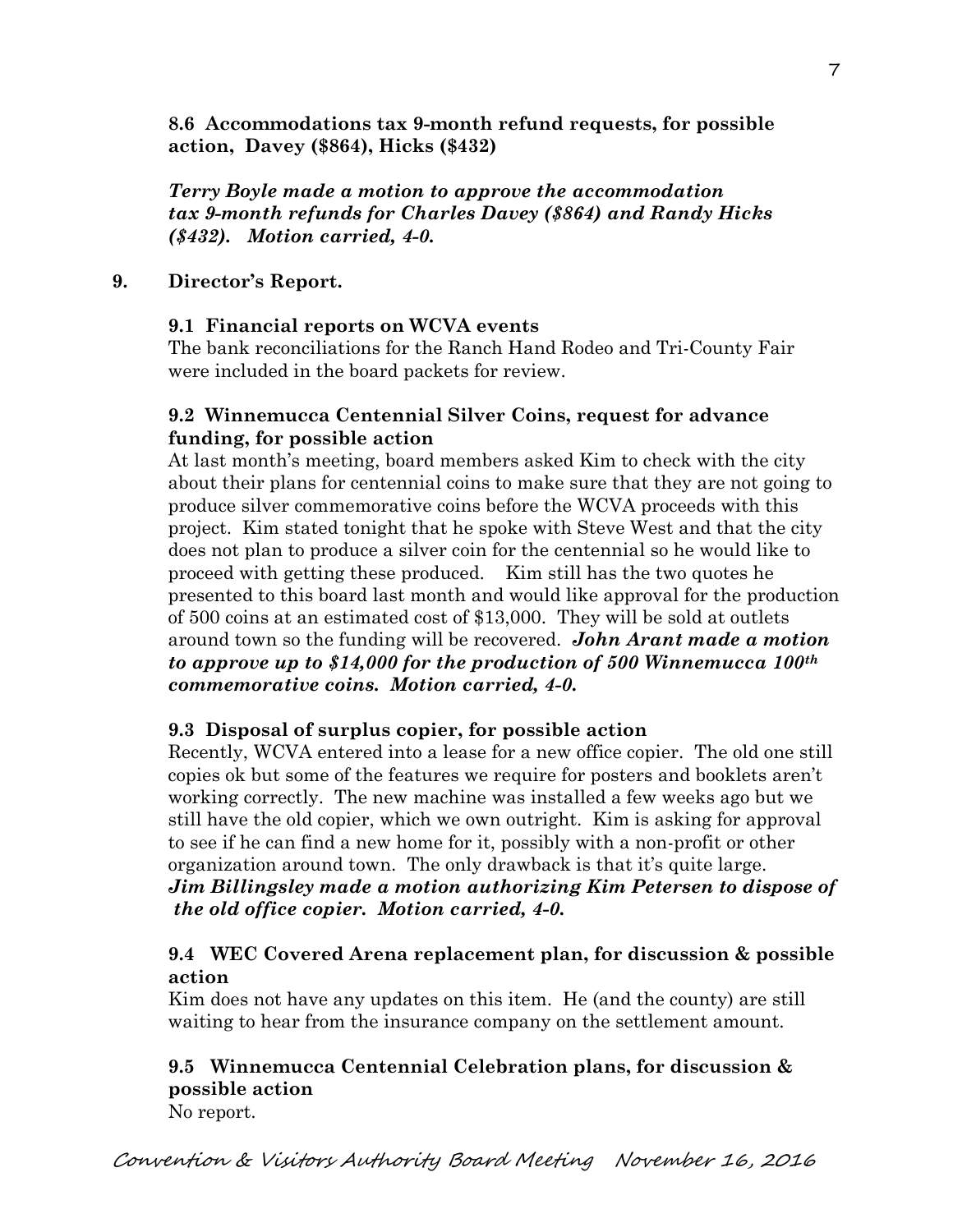### **10. Secretary and Counsel, Monthly report.**

**10.1 Review monthly report, for discussion**  Bill reviewed his report.

**10.2 Chamber of Commerce report, for discussion**  This was included in Bill's report.

**10.3 Update on delinquencies, possible request for authorization of disclosure of confidential information of one or more licensees & possible action** 

No report.

**10.4 Possible update on Intersection Beautification, Winnemucca Recreation project, Winnemucca Arts Center & Visitor Center, Events Complex riding arena, for discussion & possible action**  No report.

**10.5 Annual report on Tax on lodging revenues by jurisdiction, for information and discussion**  No report.

**10.6 2016 Run-A-Mucca lottery report, for review & action**  Bill has prepared the required report for the Nevada Gaming Control Board on the 2016 motorcycle lottery (raffle). This is included in his packet. The proceeds were \$267 and, once again, were allocated towards the Lowry Drug Free Graduation Celebration. *Herb Ross made a motion to approve Resolution 8-4 and the 2016 Run-A-Mucca lottery report as presented. Motion carried, 4-0.* 

## **10.7 2017 Run-A-Mucca lottery gaming license application, for review & action**

Also included in Bill's report, was the application and backup materials for the Nevada Gaming Control Board for the 2017 Run-A-Mucca lottery. *Jim Billingsley made a motion to accept the 2017 Run-A-Mucca lottery gaming license application as presented. Motion carried, 4-0.* 

**10.8 Annual counsel's rep letter for audit purposes, for discussion** Each year the board is asked if they are aware of any pending liabilities or Litigation that he is required to report. If so, please contact Bill with this information.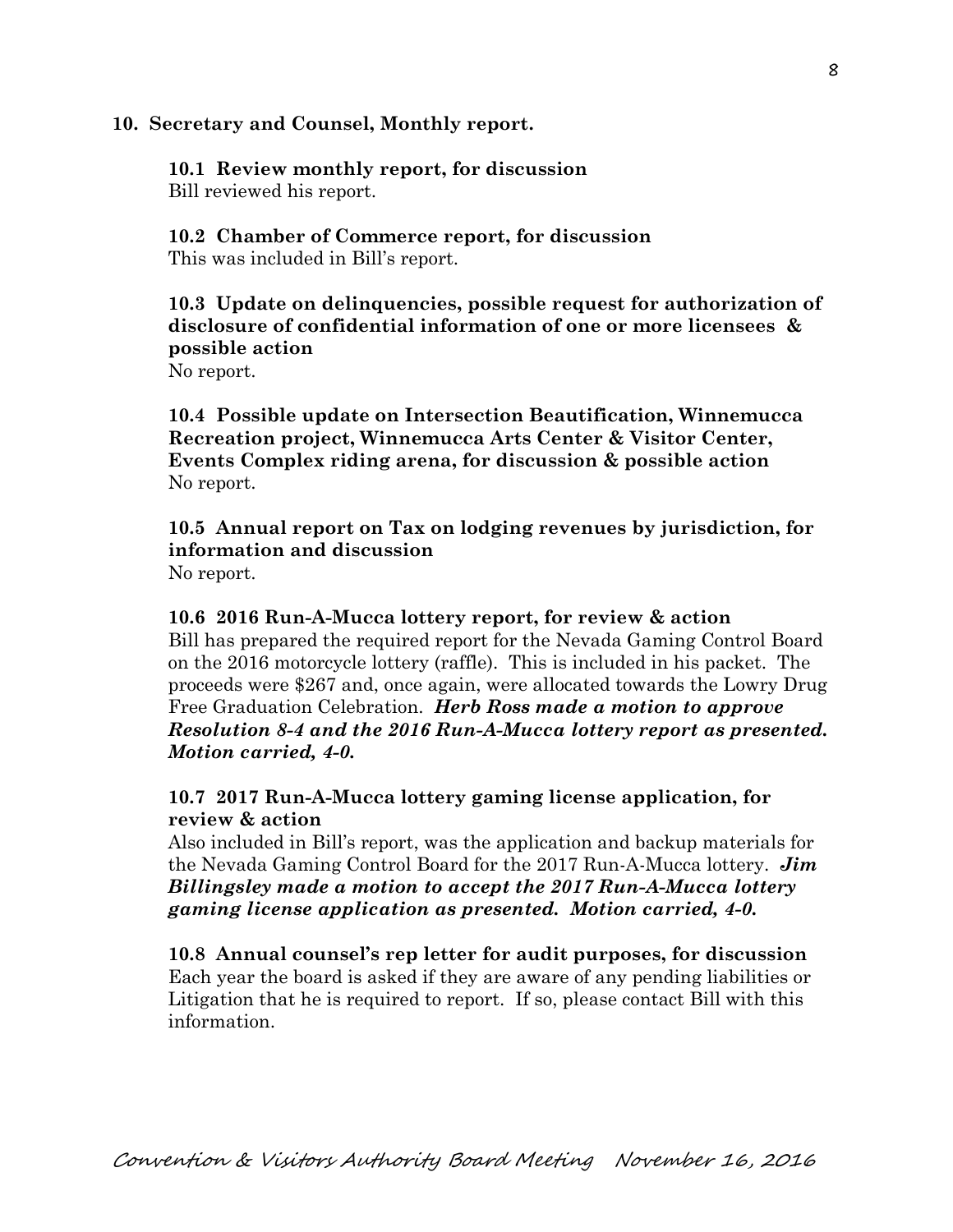## **11. Board Administrator.**

### **11.1 October Financial Reports, for discussion**

Room taxes are up slightly for the fiscal year but are still not as good as we would hope.

#### **11.2 Room tax audit report**

No report.

## **12. Other Business.**

#### **12.1 Archery event**

Kim is working with Kent and the Shooting Park to try to bring an indoor archery competition to town, which would be held in the Event Center. He will report back when he has more information.

#### **12.2 Silver State International Rodeo**

SSIR has made a couple payments towards the NSF check that was written to WCVA a few months ago for stalls and camping during their event. Board members would like their representative to attend a future meeting to discuss changes they are planning to implement so that their event is profitable and they are able to cover their expenses going forward.

## **12.3 At-A-Glance sheets**

This month's WCVA informational sheets were handed out to the board. In addition to the data on phone calls, etc. were copies of ads we have recently run in various publications and the circulation of these publications.

#### **12.4 Mackie/East Hall exterior**

Herb expressed his concern about the condition of the exterior of the Mackie/East Hall. He would like to discuss improvements that need to be made at next month's meeting.

### **12.5 WCVA board terms**

Herb asked who/when the current board terms would be ending. Bill stated that Terry, John and Herb's positions would be ending at the end of the year. If they are interested in being re-appointed, they will need to write a letter to the commissioners.

## **13. Regular Business. Next Meeting. The Board confirmed the next regular meeting date of Wednesday, December 21, 2016, 4:00 pm.**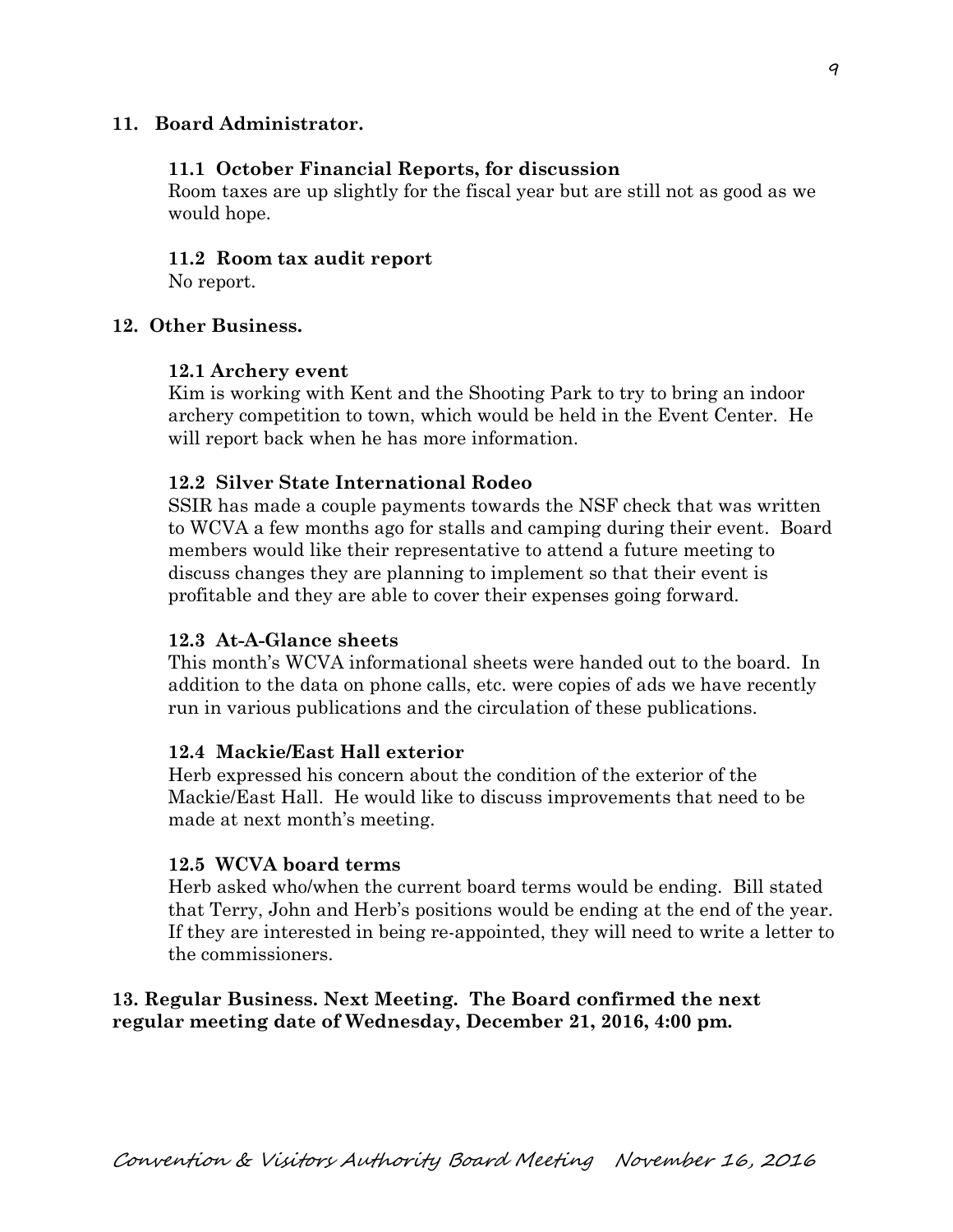**14. Adjourn.** *Herb Ross made a motion to adjourn this meeting. Motion carried, 4-0.*

The meeting was adjourned at 5:45 pm to the next regular meeting, or to the earlier call of the Chairman or to the call of any three (3) members of the Board on three (3) working days notice.

Respectfully submitted,

Shelly Noble

APPROVED ON \_\_\_\_\_\_\_\_\_\_\_\_\_\_\_\_\_\_\_\_\_\_\_\_\_\_\_\_, 2016

As written\_\_\_\_\_\_\_\_\_\_\_\_\_\_\_

As corrected

Winnemucca Convention & Visitors Authority Board

TERRY BOYLE HERB ROSS Chairman and Vice Chairman and Motel Representative Hotel Representative

 $\_$  , and the set of the set of the set of the set of the set of the set of the set of the set of the set of the set of the set of the set of the set of the set of the set of the set of the set of the set of the set of th

JIM BILLINGSLEY RON CERRI Treasurer and City Representative County Representative

\_\_\_\_\_\_\_\_\_\_\_ \_ \_\_\_\_\_\_\_\_\_\_\_\_\_\_\_ ABSENT\_\_\_\_\_ \_\_\_\_\_\_\_\_\_\_\_\_\_\_\_\_\_\_